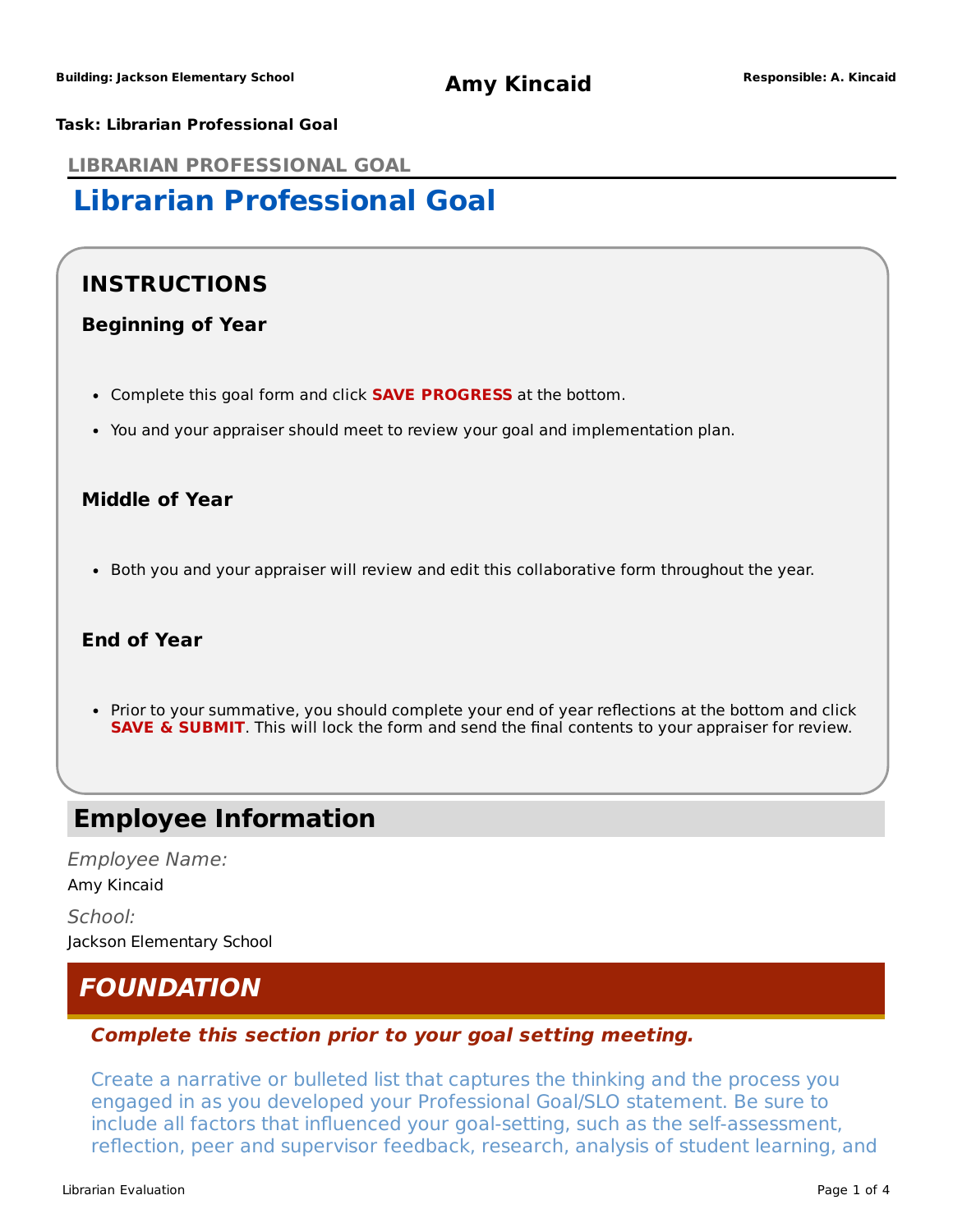data analysis related to campus improvement plan goals. Often a powerful foundation statement includes both qualitative and quantitative data sources, references to effective practices, and/or reflections on student needs.

Studied Campus Improvement Plan for 2020-21- This goal supports: Performance Objective 1

HB3 - The percent of Jackson 3rd grade students that score meets grade level or above on STAAR Reading will increase from 36% in 2019 to 40% by June 2022. The English Learner student group performance will increase from 22% in 2019 to 28% in 2022. The Economically Disadvantaged student group performance will increase from 23% in 2019 to 32% in 2022.

## **PROFESSIONAL GOAL/STUDENT LEARNING OBJECTIVE**

### **Professional Goal/SLO Statement:**

Record your professional goal/SLO statement here. Student Learning Objectives (SLOs) are student growth goals set by professionals to help them plan their program and to consider the impact of the goal on students throughout the year. They consider student needs as part of the goal setting process. To develop your goal, determine your areas of need based on the SLO you have identified. The goal should focus on improving your practices.

The recommended structure for the Professional Goal/SLO is:

I want to [improve, get better, learn how to, etc.] so that my students/school/program can [insert SLO outcome].

I design reading skills library lessons so students use strategies to comprehend, analyze, determine the meaning of words, infer, and also to enjoy literature.

### **Designed Outcome - Change in Practice / Evidence:**

**Complete this section prior to your goal setting meeting.**

"Unpack" your professional goal/SLO statement to indicate here how you expect your practice to improve. **Copy the professional goal statement from above.** Then identify the specific end of year evidence you will collect and prepare to share with your administrator. You may encounter unexpected evidence of your improved practice throughout the year; so revisit this document as needed to include that additional information

I design reading skills library lessons so students use strategies to comprehend, analyze, determine the meaning of words, infer, and also to enjoy literature.

By mid-September, Analyze third grade STAAR scores to see which areas need the most improvement, issue student surveys to find reading interests throughout the year and use feedback to direct purchases, write Plano ISD Education Foundation Grant for Pre-K level books, and craft library lessons to incorporate TEKS-based reading strategy skills.

#### **Designed Student/Program Outcome - Change in Student Performance / Evidence:**

#### **Complete this section prior to your goal setting meeting.**

"Unpack" your professional goal/SLO statement to indicate here what changes in student performance/program you expect to see by the end of year. Copy the SLO from above. Identify specific end of year evidence you will collect and share with your administrator. You may encounter unexpected evidence of changes in student performance throughout the year; so revisit this document as needed to include that additional information.

I design reading skills library lessons so students use strategies to comprehend, analyze, determine the meaning of words, infer, and also to enjoy literature. Approximately half of all library lessons focus on reading skills and literature. Analyzation of STAAR scores and TEKS drives lesson design so Reading STAAR scores improve. Pre-K will have more books from which to choose so book circulation increases.

### **IMPLEMENTATION PLAN**

**Complete this section prior to your goal setting meeting.**

- Identify the action steps you anticipate taking to lead you to the desired changes in practice and in student/program performance you have identified.
- Create the right number of action steps based on the needs you have identified.
- Determine the anticipated completion date and identify what type of evidence of progress you will be able to collect and manage.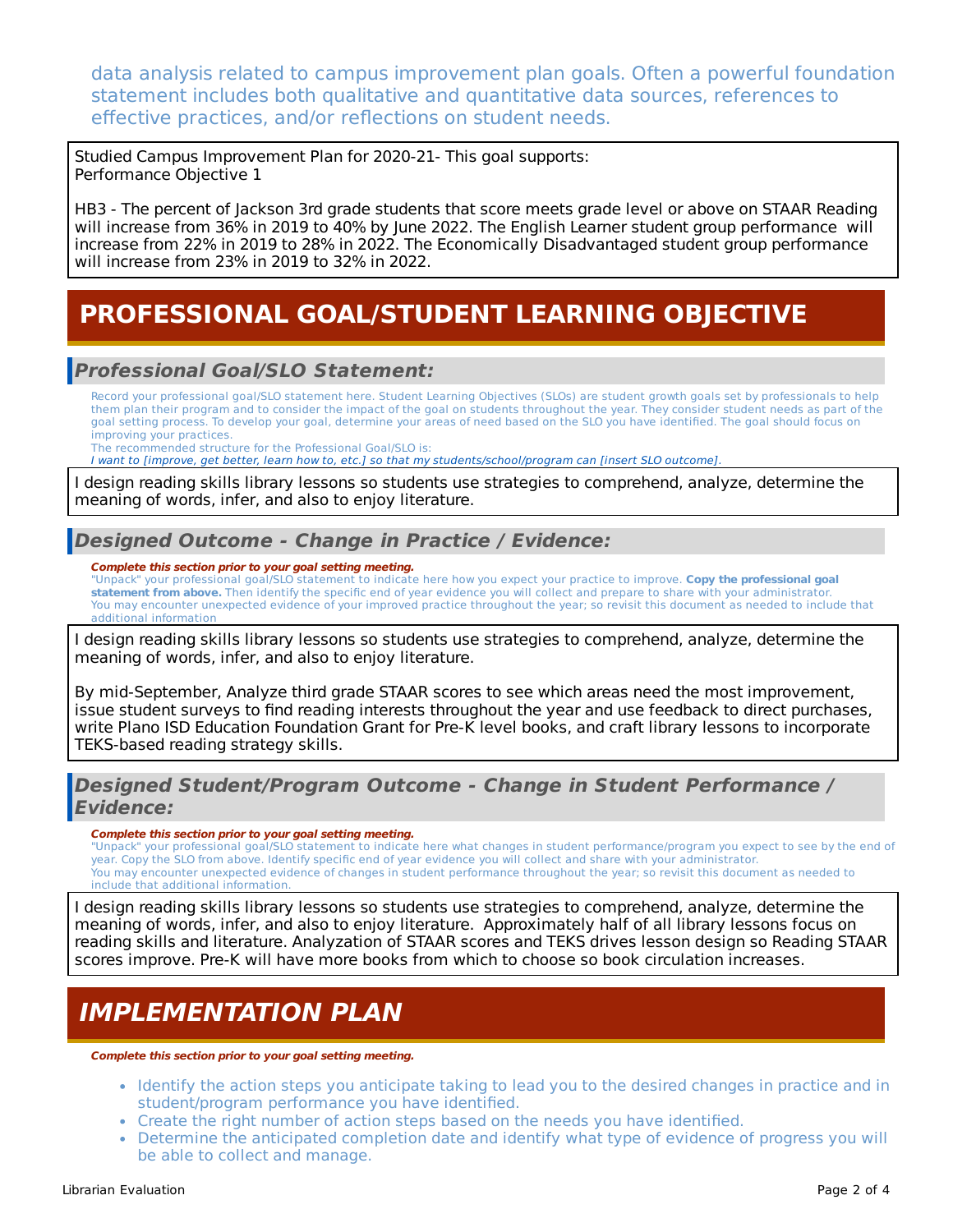|     | <b>Action Step</b>                                                                     | <b>Target Date</b>                       | <b>Evidence of Progress</b> |
|-----|----------------------------------------------------------------------------------------|------------------------------------------|-----------------------------|
| 1.  | Analyze third grade STAAR<br>scores to see which areas<br>need the most<br>improvement | by mid-SEPTEMBER                         |                             |
| 2.  | <b>Write Education</b><br>Foundation grant for Pre-K<br>books                          | Sept. 30                                 |                             |
| 3.  | Analyze Reading TEKS to<br>design lessons                                              | ongoing                                  |                             |
| 4.  | Student surveys to find<br>reading interests                                           | use lists when completing<br>book orders |                             |
| 5.  |                                                                                        |                                          |                             |
| 6.  |                                                                                        |                                          |                             |
| 7.  |                                                                                        |                                          |                             |
| 8.  |                                                                                        |                                          |                             |
| 9.  |                                                                                        |                                          |                             |
| 10. |                                                                                        |                                          |                             |

## **ON-GOING NOTES AND EOY REFLECTIONS**

#### **On-Going Notes / Revisions**

#### **Complete this section throughout the year, as needed.**

This section is for you to add commentary on adjustments you've made in your goals and your action steps throughout the process.

An entry may look like this:

Ex. 9/25/18 - I revised my action steps today after realizing that my first attempt at including learner centered instructional strategies did not go well. I have decided to work with my appraiser/cluster leader/principal to assess data.

### **EOY Reflections**

**Complete this section at the end of the year, prior to your summative review.** Record your final end of the year reflection on the process in this section.

A strong reflection is thoughtful and detailed; it should identify strengths in the process, moments for celebration, and places where the process can be improved upon in the future.

# **Appraiser Comments**

Appraiser Comments

## **DURING THE YEAR**

Click the **SAVE PROGRESS** button to save any changes made to the form throughout the year.